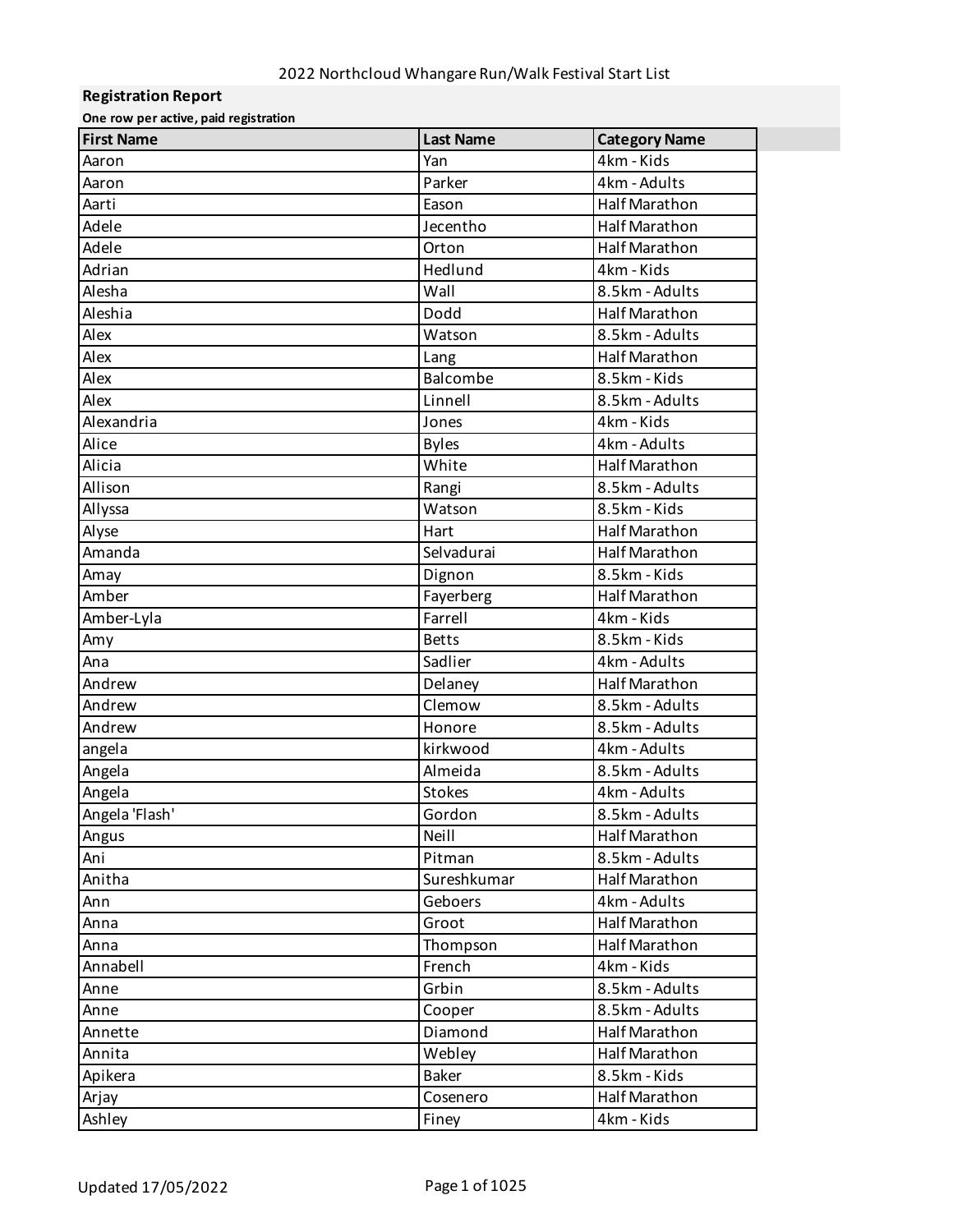2022 Northcloud Whangare Run/Walk Festival Start List

| Aura-Maree     | Muriwai        | 4km - Adults         |
|----------------|----------------|----------------------|
| Ava            | Van Den Broek  | 4km - Kids           |
| Baden          | <b>Bickers</b> | Half Marathon        |
| <b>Barbara</b> | Goodwin        | Half Marathon        |
| Barney         | Cooper         | 8.5km - Adults       |
| <b>Barry</b>   | Stanley        | 8.5km - Adults       |
| Beau           | Mallett        | Half Marathon        |
| <b>Becky</b>   | Kiriona        | <b>Half Marathon</b> |
| Ben            | Keyte          | <b>Half Marathon</b> |
| Ben            | Crisp          | Half Marathon        |
| Benni          | <b>Bunton</b>  | <b>Half Marathon</b> |
| Bex            | Church         | 8.5km - Adults       |
| Bo             | <b>Baker</b>   | 8.5km - Kids         |
| <b>Bob</b>     | Stewardson     | Half Marathon        |
| Boston         | Mannagh        | 4km - Kids           |
| <b>Braxton</b> | Sheard         | 8.5km - Kids         |
| <b>Brenda</b>  | <b>Beukes</b>  | 4km - Adults         |
| <b>Brian</b>   | Patua          | 4km - Adults         |
| <b>Brian</b>   | Cunningham     | 8.5km - Adults       |
| <b>Brian</b>   | Swann          | <b>Half Marathon</b> |
| <b>Bridget</b> | Westenra       | 8.5km - Adults       |
| <b>Brodie</b>  | Nash           | 4km - Kids           |
| Cade           | Paul           | 8.5km - Adults       |
| Caitlin        | Wilson         | 8.5km - Kids         |
| Camron         | Muriwai        | 4km - Adults         |
| Caris          | Teo            | Half Marathon        |
| Carol          | Christy        | <b>Half Marathon</b> |
| Carol          | Kake           | <b>Half Marathon</b> |
| Carole         | Hewett         | 8.5km - Adults       |
| Cathy          | Duffield       | <b>Half Marathon</b> |
| Ceri           | Smith          | 8.5km - Adults       |
| Chantelle      | Volschenk      | Half Marathon        |
| Charlie        | Land           | <b>Half Marathon</b> |
| Charline       | Whaitiri       | 8.5km - Adults       |
| Charlotte      | Paul           | 8.5km - Adults       |
| Charlotte      | Tangney        | 8.5km - Adults       |
| Cherie         | Hemara         | 8.5km - Adults       |
| Chloe          | Chen           | 4km - Kids           |
| Chris          | Grobler        | Half Marathon        |
| Chris          | Maskell        | Half Marathon        |
| Chris          | <b>Budge</b>   | 8.5km - Adults       |
| Chris          | Maffey         | Half Marathon        |
| Chris          | Hedges         | 8.5km - Adults       |
| Christie       | Uffindell      | Half Marathon        |
| Christine      | Johnston       | Half Marathon        |
| Christine      | Fraser         | Half Marathon        |
| Christine      | Lambert        | 8.5km - Adults       |
| Christopher    | Taylor         | Half Marathon        |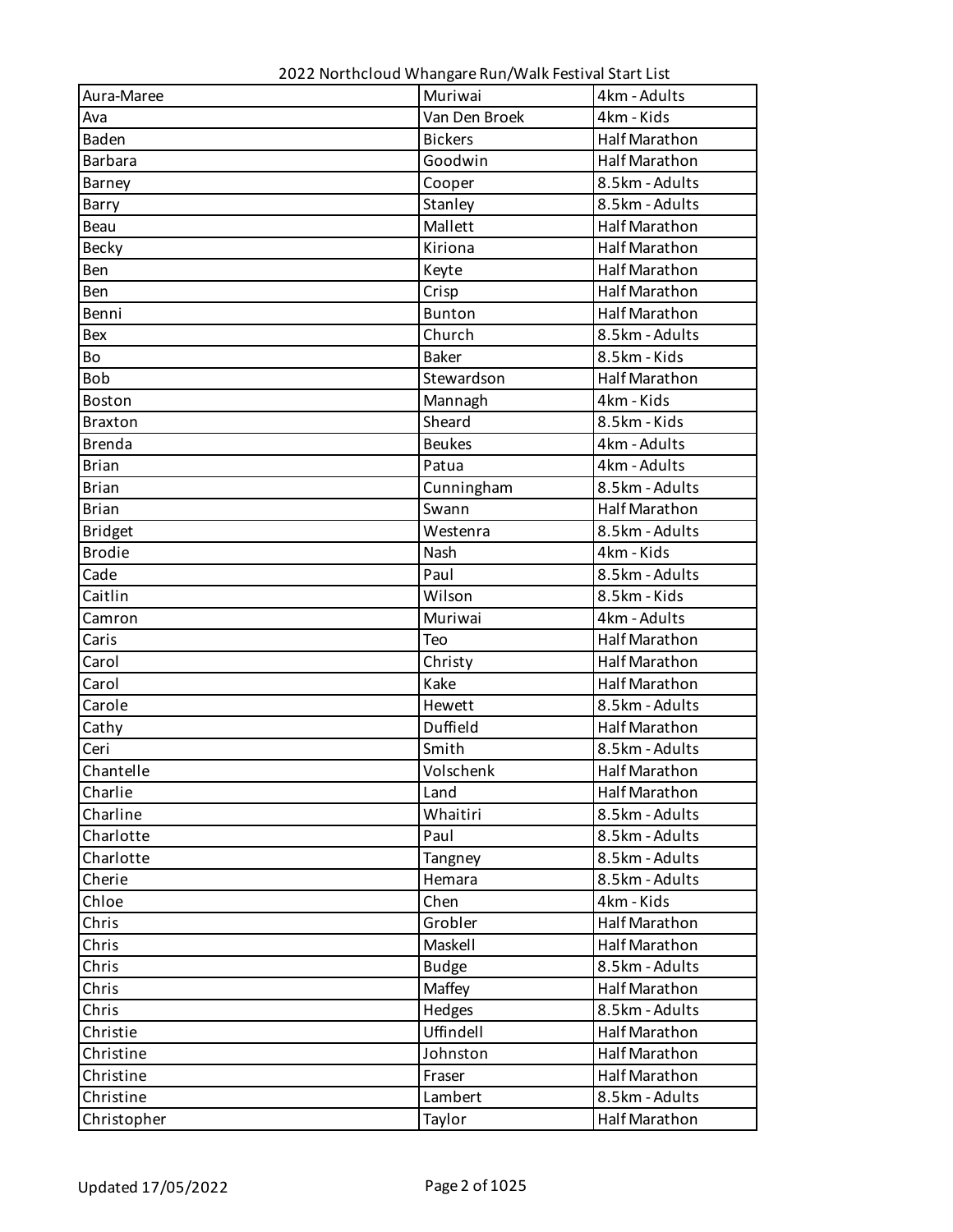2022 Northcloud Whangare Run/Walk Festival Start List

| Cindy       | Whitelaw        | 8.5km - Adults       |
|-------------|-----------------|----------------------|
| Cindy       | Matthews        | <b>Half Marathon</b> |
| Claire      | Mcskimming      | 8.5km - Adults       |
| Clare       | Howard          | 8.5km - Adults       |
| Clare       | Ringrose        | 8.5km - Adults       |
| Claudene    | Isaacs          | 8.5km - Adults       |
| Colin       | Gleeson         | Half Marathon        |
| Colin       | Matheson        | 8.5km - Adults       |
| Cornel      | Grobler         | 4km - Adults         |
| Courtney    | Herlihy         | Half Marathon        |
| Craig       | Morrison        | <b>Half Marathon</b> |
| Daehyun     | Jin             | 8.5km - Adults       |
| Dagmar      | Oberst          | <b>Half Marathon</b> |
| Dan         | Boye            | 8.5km - Adults       |
| Dan         | <b>Baker</b>    | 8.5km - Adults       |
| Dane        | Gunson          | 4km - Kids           |
| Daniel      | Koene           | Half Marathon        |
| Danielle    | <b>Barlow</b>   | <b>Half Marathon</b> |
| Darlene     | Rogers          | 8.5km - Adults       |
| Darren      | Littler         | Half Marathon        |
| David       | Crump           | 4km - Adults         |
| David       | Gurnell         | Half Marathon        |
| David       | Murray          | Half Marathon        |
| David       | Norton          | <b>Half Marathon</b> |
|             |                 |                      |
| David       | Guy             | <b>Half Marathon</b> |
| Dayna       | de Bruin-Adcock | 8.5km - Kids         |
| Dean        | Kerr            | 8.5km - Adults       |
| Deb         | Crossan         | Half Marathon        |
| Dee         | Walker          | 8.5km - Adults       |
| Deena       | Pawson          | 8.5km - Adults       |
| Delwyn      | Clements        | 8.5km - Adults       |
| Delwyn      | Cook            | Half Marathon        |
| Demi        | Knight          | Half Marathon        |
| Denise      | Groome          | 8.5km - Adults       |
| Dennis      | Langford        | Half Marathon        |
| Diana       | Puketapu        | Half Marathon        |
| Dianne      | Zucchetto       | 8.5km - Adults       |
| Dion        | McCracken       | Half Marathon        |
| <b>Dirk</b> | Matthews        | Half Marathon        |
| Dj          | Gillming        | 4km - Adults         |
| Dolan       | <b>Baker</b>    | Half Marathon        |
| Donna       | Yorke           | 4km - Adults         |
| Donna       | Herrick         | 8.5km - Adults       |
| Elana       | Grobler         | 8.5km - Adults       |
| Ella        | Ashurst         | 4km - Kids           |
| Emily       | Jones           | 8.5km - Adults       |
| Emily       | Parker          | 4km - Kids           |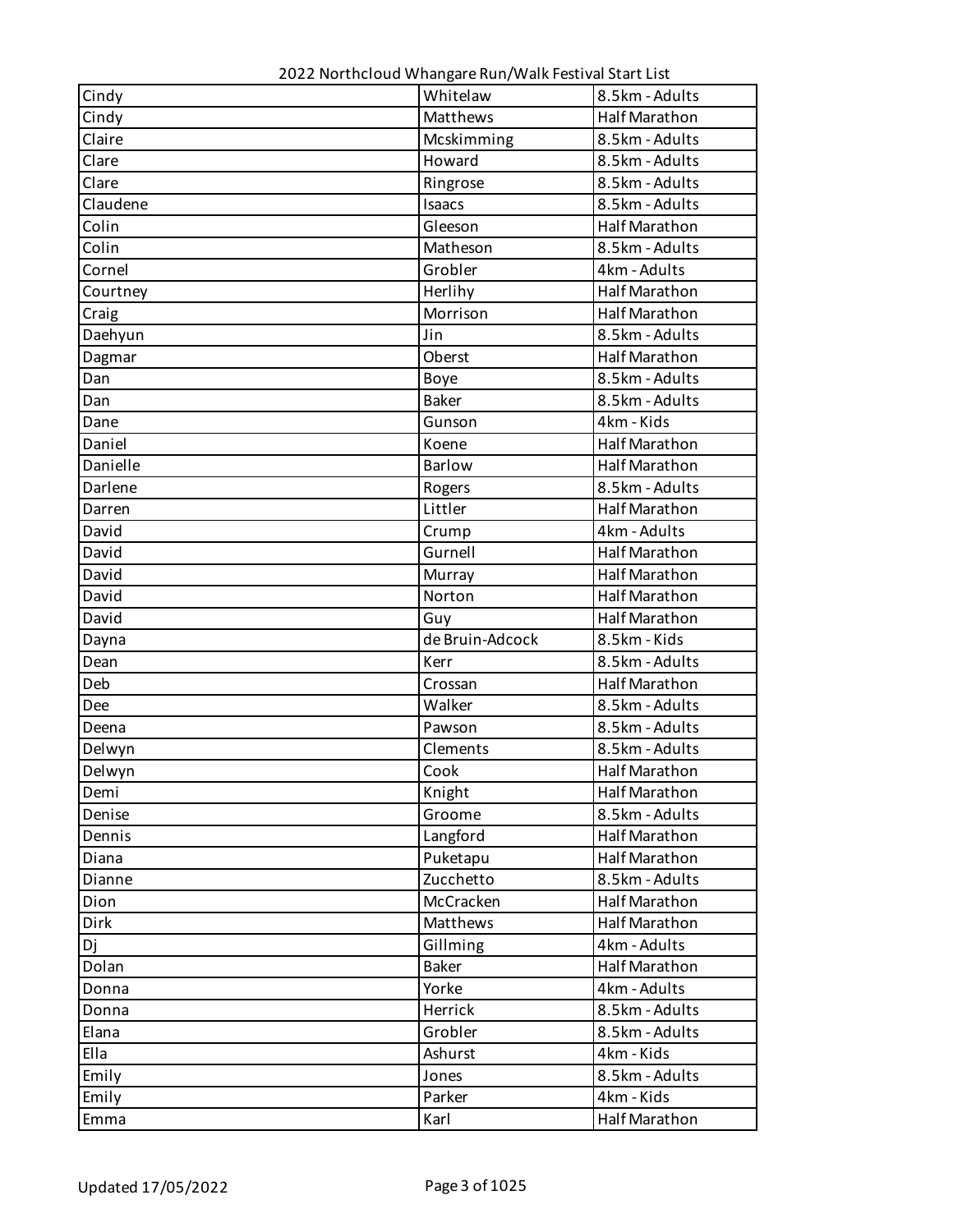2022 Northcloud Whangare Run/Walk Festival Start List

| Emma     | Gravatt       | Half Marathon        |
|----------|---------------|----------------------|
| Eugene   | Fayerberg     | <b>Half Marathon</b> |
| Evelyn   | Mcneill       | <b>Half Marathon</b> |
| Evelyn   | Campbell      | 4km - Adults         |
| Fiona    | Bycroft       | 8.5km - Adults       |
| Francois | Joubert       | <b>Half Marathon</b> |
| Gael     | Broughton     | 8.5km - Adults       |
| Gael     | Knapp         | 4km - Adults         |
| Gail     | Polwart       | 8.5km - Adults       |
| Gary     | <b>Betts</b>  | 8.5km - Adults       |
| Gary     | Nimmo         | <b>Half Marathon</b> |
| Gary     | Salvigny      | 8.5km - Adults       |
| Gemma    | Vine          | 8.5km - Adults       |
| Geno     | Milnes        | Half Marathon        |
| George   | Douglas       | <b>Half Marathon</b> |
| Georgia  | Woolf         | 8.5km - Adults       |
| Gina     | Kitchen       | 4km - Adults         |
| Gordon   | Johnston      | <b>Half Marathon</b> |
| Graham   | Emery         | <b>Half Marathon</b> |
| Greg     | Town          | Half Marathon        |
| Hailey   | Zhao          | 4km - Adults         |
| Haim     | Park          | 4km - Kids           |
| Hannah   | Ugarte        | Half Marathon        |
| Hannah   | Cassidy       | 8.5km - Adults       |
| Hannah   | Wagg          | <b>Half Marathon</b> |
| Hans     | Oberst        | Half Marathon        |
| Harping  | <b>Bowker</b> | <b>Half Marathon</b> |
| Harry    | Balcombe      | 8.5km - Kids         |
| Hayden   | Bell          | Half Marathon        |
| Hayden   | Knapp         | 4km - Kids           |
| Hayley   | Leith         | <b>Half Marathon</b> |
| Heather  | Giles         | Half Marathon        |
| Heather  | Ward          | 4km - Adults         |
| Heather  | Gilligan      | 8.5km - Adults       |
| Heather  | McGregor      | 4km - Adults         |
| Helen    | Andrews       | 8.5km - Adults       |
| Hema     | Heka          | 8.5km - Adults       |
| Hugo     | Dignon        | 8.5km - Kids         |
| Humphrey | Delaney       | 8.5km - Kids         |
| lan      | Calder        | Half Marathon        |
| lan      | <b>Birch</b>  | Half Marathon        |
| Ihaka    | Dunn          | Half Marathon        |
| Iliseva  | Gauniqio      | 8.5km - Adults       |
| Indiana  | Hurlock       | 8.5km - Adults       |
| Ines     | Neubert       | Half Marathon        |
| Ingo     | Junge         | 8.5km - Adults       |
| Jacob    | Jang          | 8.5km - Adults       |
| Jade     | Marris        | 8.5km - Kids         |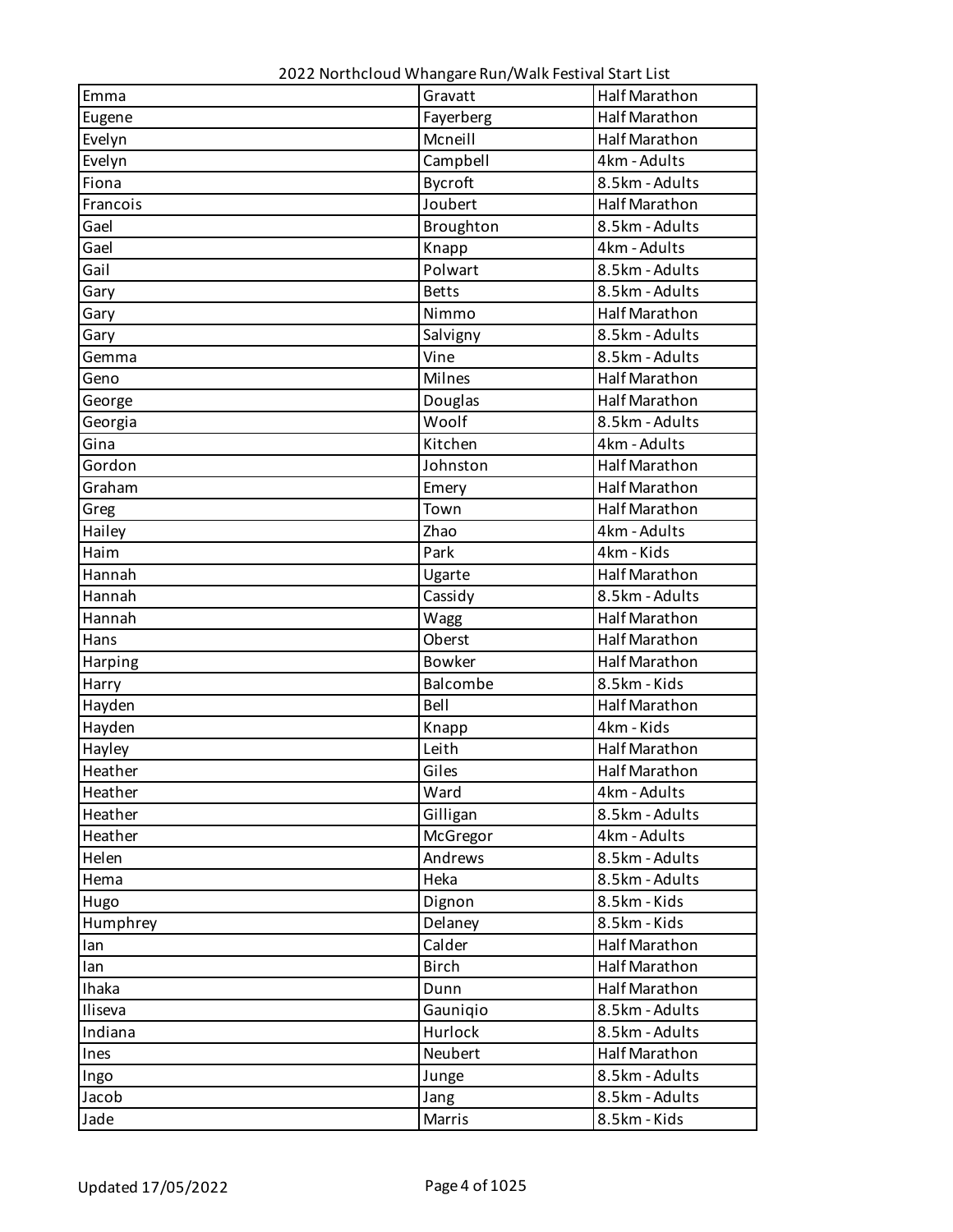2022 Northcloud Whangare Run/Walk Festival Start List

| Jaemi    | Boyd          | <b>Half Marathon</b> |
|----------|---------------|----------------------|
| James    | mohi          | Half Marathon        |
| james    | darwent       | Half Marathon        |
| Jan      | McPhail       | <b>Half Marathon</b> |
| Jane     | McKenzie      | 8.5km - Adults       |
| Janendra | Krishna       | 8.5km - Adults       |
| Janene   | Waye          | <b>Half Marathon</b> |
| Janine   | Delonge       | 8.5km - Adults       |
| Jasmine  | Climie        | 4km - Kids           |
| Jason    | <b>Marris</b> | <b>Half Marathon</b> |
| Jason    | Kirkwood      | Half Marathon        |
| Jasper   | King          | 8.5km - Kids         |
| Jazinta  | <b>Byles</b>  | 8.5km - Kids         |
| Jeff     | <b>Burson</b> | Half Marathon        |
| Jen      | Sephton       | 8.5km - Adults       |
| Jenny    | Hamilton      | <b>Half Marathon</b> |
| Jenny    | Heke          | 8.5km - Adults       |
| Jess     | <b>Ivess</b>  | <b>Half Marathon</b> |
| Jessie   | Jones         | <b>Half Marathon</b> |
| Jessie   | King          | Half Marathon        |
| Jim      | Magsino       | <b>Half Marathon</b> |
| Jimi     | <b>Baker</b>  | 8.5km - Kids         |
| Jin      | Yoo           | 4km - Adults         |
| Jinyoung | Park          | 8.5km - Adults       |
| Jo       | Gunson        | 4km - Adults         |
| Jo       | Reid          | Half Marathon        |
| Jo       | Hona          | 8.5km - Adults       |
| Jo       | Groome        | 8.5km - Adults       |
| Jodee    | <b>Meares</b> | Half Marathon        |
| Jodi     | Jackson       | 8.5km - Adults       |
| Jodie    | Shaw          | <b>Half Marathon</b> |
| Jodie    | Wilson        | Half Marathon        |
| Joel     | Watson        | 8.5km - Adults       |
| Johanna  | Wito          | <b>Half Marathon</b> |
| John     | Anderson      | Half Marathon        |
| John     | Markby        | <b>Half Marathon</b> |
| John     | Ruddell       | 4km - Kids           |
| John     | Balcombe      | 8.5km - Adults       |
| John     | Hartnell      | <b>Half Marathon</b> |
| Jordan   | Van Der Klei  | Half Marathon        |
| Joshua   | Kitchen       | 4km - Kids           |
| Josiah   | Armstrong     | Half Marathon        |
| Jp       | Dignon        | 8.5km - Adults       |
| Juanita  | McGoldrick    | 4km - Adults         |
| Judie    | Oraiz Climie  | 4km - Adults         |
| Judith   | Deane         | 4km - Adults         |
| Julia    | Hine          | Half Marathon        |
| Julia    | Poa           | 8.5km - Adults       |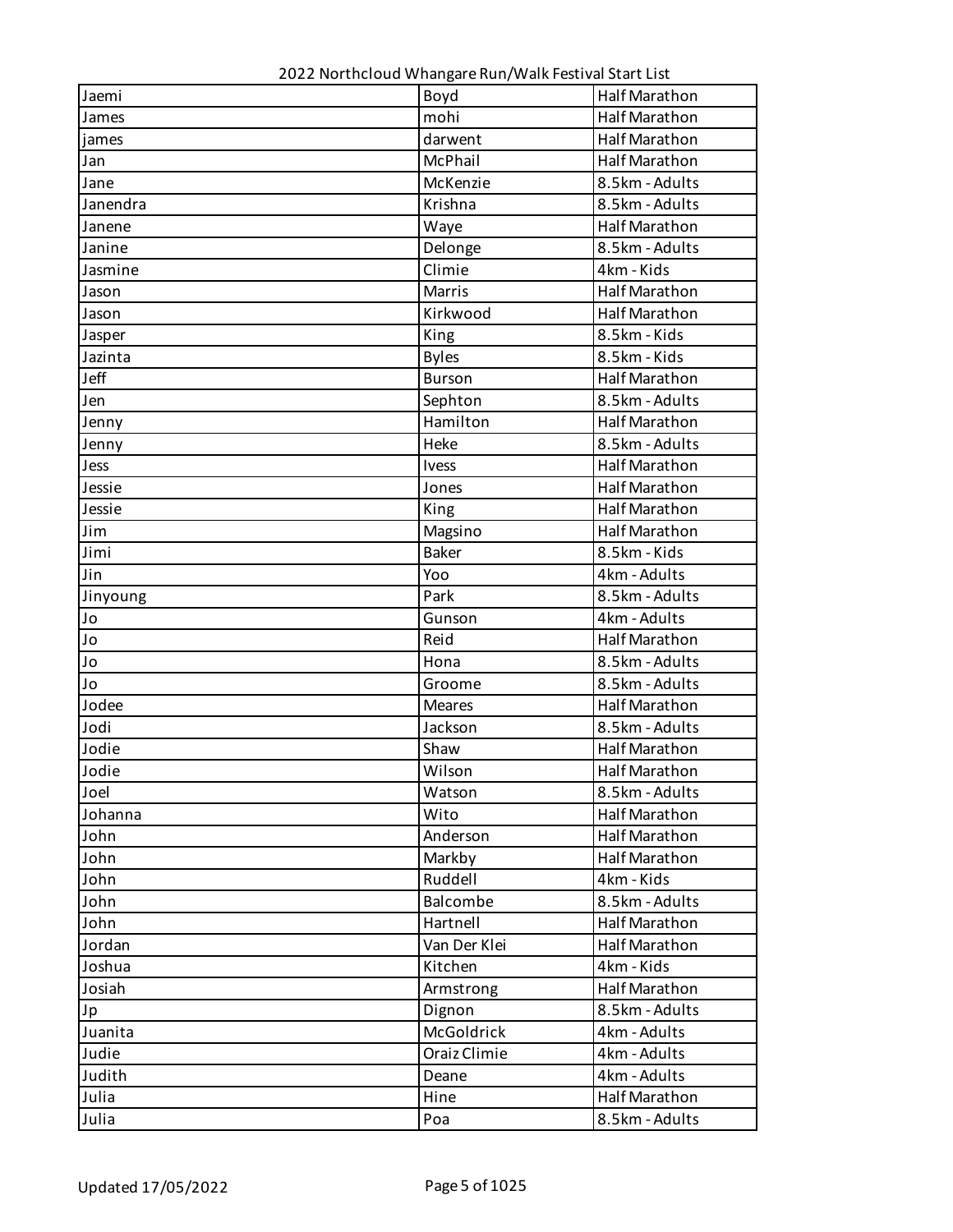2022 Northcloud Whangare Run/Walk Festival Start List

| Julia      | Watson         | 8.5km - Adults       |
|------------|----------------|----------------------|
| Julie      | Walls-Harris   | Half Marathon        |
| Julie      | Williams       | Half Marathon        |
| Julie      | Furze          | 8.5km - Adults       |
| Julie      | <b>Dakers</b>  | <b>Half Marathon</b> |
| Justin     | Hill           | Half Marathon        |
| Kahla      | Topia          | 8.5km - Adults       |
| Kane       | Lyden          | <b>Half Marathon</b> |
| Karen      | Matson         | Half Marathon        |
| Karen      | Compton        | 8.5km - Adults       |
| Karen      | Eisenhut       | 4km - Adults         |
| Karen      | Aldworth       | Half Marathon        |
| Karen      | Hedges         | 8.5km - Adults       |
| Karin      | Broughton      | 8.5km - Adults       |
| Karina     | Schreurs       | Half Marathon        |
| Kat        | Lester         | 8.5km - Adults       |
| Kate       | <b>Biddles</b> | Half Marathon        |
| Kate       | Easterbrook    | 4km - Kids           |
| Katherine  | Williams       | 8.5km - Adults       |
| Katherine  | Belz           | Half Marathon        |
| Kathy      | Smith          | 8.5km - Adults       |
| Katie      | Lash           | 8.5km - Adults       |
| Katja      | Duchale        | <b>Half Marathon</b> |
| Katrina    | Holder         | Half Marathon        |
| Kaye       | Tolra          | 8.5km - Adults       |
| Keet       | Paul           | 8.5km - Kids         |
| Kelly      | de Beer        | 8.5km - Kids         |
| Kelly      | <b>Bradley</b> | 8.5km - Adults       |
| Ken        | Crawshaw       | 8.5km - Adults       |
| Ken        | Yan            | <b>Half Marathon</b> |
| Kendra     | Leathem        | 8.5km - Kids         |
| Kerina     | Cook           | 8.5km - Adults       |
| Kerri-Anne | Regan          | Half Marathon        |
| Kevin      | Yang           | <b>Half Marathon</b> |
| Khloe      | Earle          | 4km - Kids           |
| Kim        | Balcombe       | 8.5km - Adults       |
| Kimberley  | Palmer         | 8.5km - Adults       |
| Kirsten    | Foote          | 8.5km - Adults       |
| Kirsty     | Halliday       | 8.5km - Adults       |
| Kiyoung    | Jang           | 8.5km - Kids         |
| Klasina    | Sewell         | 8.5km - Adults       |
| Kris       | Empson         | 8.5km - Adults       |
| Kristina   | Lane           | 4km - Adults         |
| Kumudu     | Athapatthu     | Half Marathon        |
| Kura       | William        | 8.5km - Adults       |
| Kurt       | Davies         | Half Marathon        |
| Kylah      | McCallum       | 4km - Adults         |
| Kylie      | McQuade        | 8.5km - Adults       |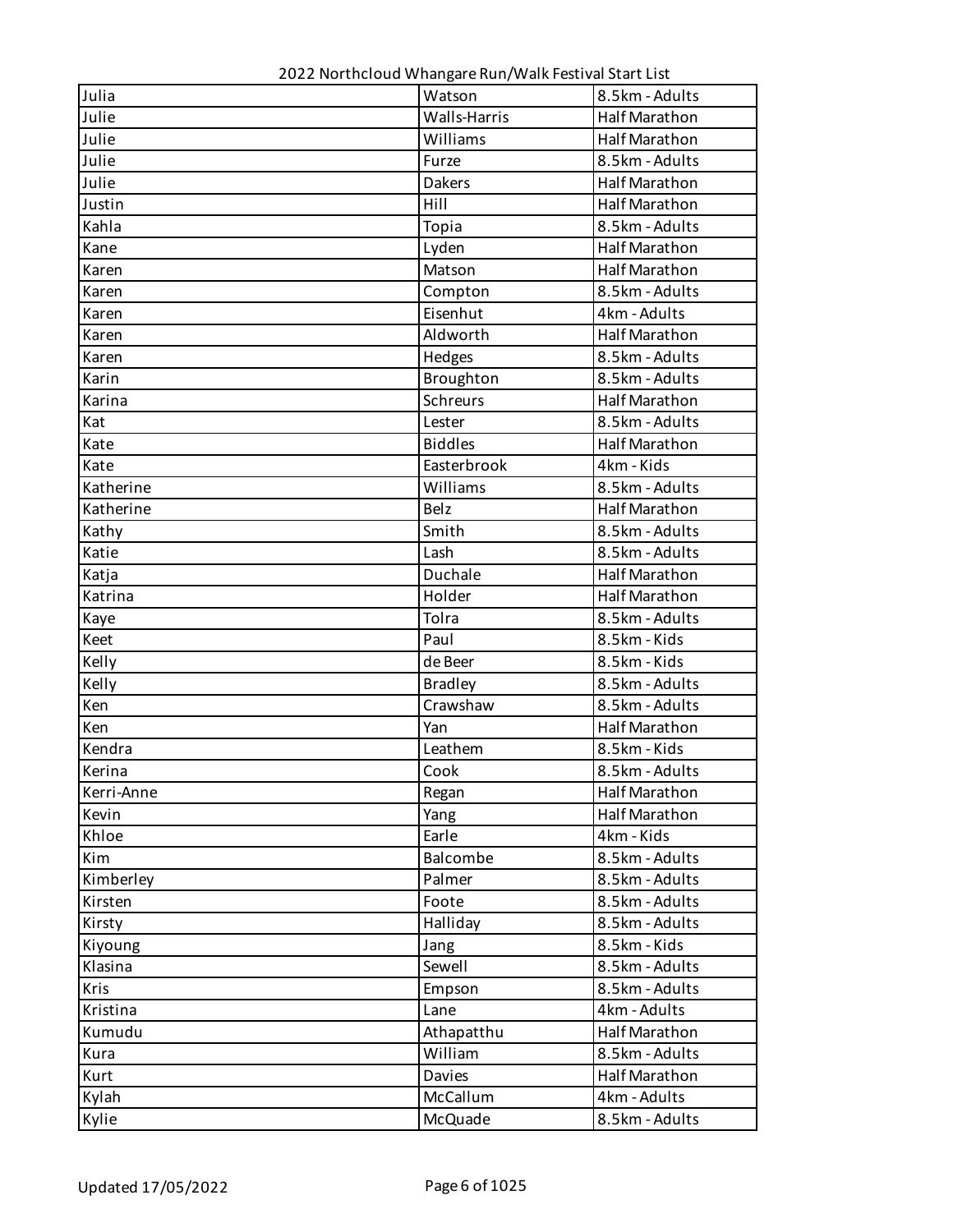2022 Northcloud Whangare Run/Walk Festival Start List

| Lala         | Fannin           | 4km - Kids     |
|--------------|------------------|----------------|
| Laura        | <b>Benavides</b> | 8.5km - Adults |
| Laura        | Bell             | 8.5km - Adults |
| Lauren       | <b>COX</b>       | 4km - Adults   |
| Laurie       | Anderson         | Half Marathon  |
| Le Roux      | Volschenk        | Half Marathon  |
| Leanne       | <b>Brownie</b>   | 8.5km - Adults |
| Lee          | Garnatz          | Half Marathon  |
| Lee          | Singer           | Half Marathon  |
| Leela        | Hauraki          | Half Marathon  |
| Leigh        | Williams         | Half Marathon  |
| Leigh        | Guddat           | Half Marathon  |
| Lesley       | Parkin           | Half Marathon  |
| Lesley       | Pocklington      | 8.5km - Adults |
| Leslie       | Broughton        | 8.5km - Adults |
| Liam         | Hogan            | Half Marathon  |
| Liam         | Nash             | 4km - Kids     |
| Liana        | Meredith         | 8.5km - Adults |
| Lianne       | Swann            | 8.5km - Adults |
| Lianne       | Hitchen          | 8.5km - Adults |
| Libby        | Jones            | 8.5km - Adults |
| Libby        | Kitchen          | 4km - Kids     |
| Liezl        | de Beer          | 8.5km - Adults |
| Lillian      | Leathem          | 8.5km - Adults |
| Lily         | Paul             | 8.5km - Kids   |
| Lily         | Fannin           | 4km - Kids     |
| Linda        | Southall         | 4km - Adults   |
| Linda        | Archer           | 8.5km - Adults |
| Linda Tupaea | Linda Tupaea     | Half Marathon  |
| Lisa         | Cutts            | Half Marathon  |
| Lisa         | Vigille          | 8.5km - Adults |
| Lisa         | Powell           | 8.5km - Adults |
| Lisa         | Gatman           | 4km - Adults   |
| Liz          | Newnham          | Half Marathon  |
| Lorraine     | Jenkins          | 8.5km - Adults |
| Louie        | Fannin           | 4km - Kids     |
| Louise       | Fromont          | 8.5km - Adults |
| Lucas        | Watson           | 8.5km - Kids   |
| Lucy         | Holland          | 8.5km - Adults |
| Luke         | Nash             | 4km - Adults   |
| Lynda        | Matthews         | Half Marathon  |
| Lyndon       | Griffiths        | Half Marathon  |
| Lyndsey      | Aspin            | Half Marathon  |
| Lynette      | Sanders          | 8.5km - Adults |
| Lynette      | Pohe             | Half Marathon  |
| Macee        | Latimer          | Half Marathon  |
| Madison      | Eruera           | Half Marathon  |
| Maisey       | Easterbrook      | 4km - Kids     |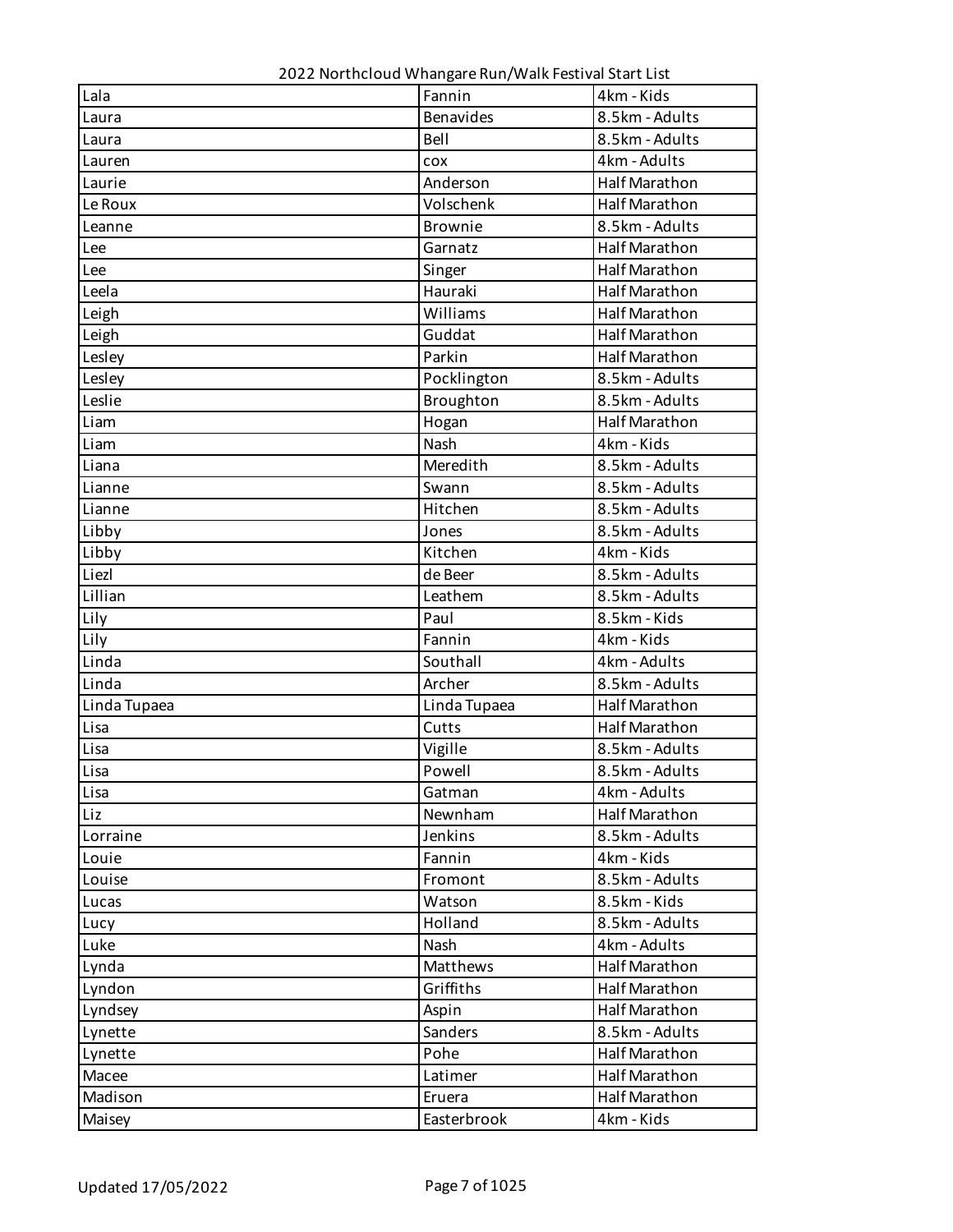2022 Northcloud Whangare Run/Walk Festival Start List

| Majka            | Cherrington     | <b>Half Marathon</b> |
|------------------|-----------------|----------------------|
| Mandy            | Shepherd        | 8.5km - Adults       |
| Mara             | Labuschagne     | 8.5km - Adults       |
| Marcelle         | Te Tai          | 8.5km - Adults       |
| Marco            | Rodrigue        | Half Marathon        |
| Maree            | de Bruin        | 8.5km - Adults       |
| Margaret         | Hoyle           | 8.5km - Adults       |
| Maria            | Easterbrook     | 4km - Adults         |
| Maria            | Linda           | <b>Half Marathon</b> |
| Maria            | Böinghoff       | <b>Half Marathon</b> |
| Maria            | Noor            | 8.5km - Adults       |
| Mark             | Alcorn          | 8.5km - Adults       |
| Mark             | Bennett         | 8.5km - Adults       |
| Mark             | <b>Buckland</b> | Half Marathon        |
| Marnie           | Maltby          | <b>Half Marathon</b> |
| Martin           | Harrap          | <b>Half Marathon</b> |
| Martin           | Hedlund         | 4km - Adults         |
| martin           | white           | <b>Half Marathon</b> |
| Mathilde Bettina | Schwarz         | <b>Half Marathon</b> |
| Matt             | Davies          | <b>Half Marathon</b> |
| Matt             | Elia            | <b>Half Marathon</b> |
| Matt             | Webb            | <b>Half Marathon</b> |
| Mattis           | Junge           | 8.5km - Kids         |
| Mauku            | <b>Baker</b>    | 8.5km - Kids         |
| Meg              | Balcombe        | 8.5km - Kids         |
| Megan            | Carlsson        | Half Marathon        |
| Melanie          | Osborne         | 8.5km - Adults       |
| Melanie          | Jeavons         | 8.5km - Adults       |
| Melanie          | Osborne         | 8.5km - Adults       |
| Mele             | Makoni          | <b>Half Marathon</b> |
| Mele             | Littler         | Half Marathon        |
| Melissa          | Lummis          | 8.5km - Adults       |
| Melissa          | Miller          | 8.5km - Adults       |
| Mia              | Westgate        | 8.5km - Kids         |
| Michael          | Arthur          | 8.5km - Adults       |
| Michael-James    | Lesueur         | 8.5km - Kids         |
| Micheal          | Deane           | 4km - Adults         |
| Micheal          | Ashurst         | 4km - Adults         |
| Michelle         | Sinclair        | 4km - Adults         |
| Michelle         | Gavin           | 8.5km - Adults       |
| Michelle         | Jaggard         | 8.5km - Adults       |
| Milo             | Davis           | 8.5km - Kids         |
| Minnie           | Cavanagh        | Half Marathon        |
| Murray           | Aldworth        | Half Marathon        |
| Murray           | Soljak          | Half Marathon        |
| Myra             | Simpson-Hana    | Half Marathon        |
| Myra             | Sheppard        | 8.5km - Adults       |
| Nadine           | Fisher          | Half Marathon        |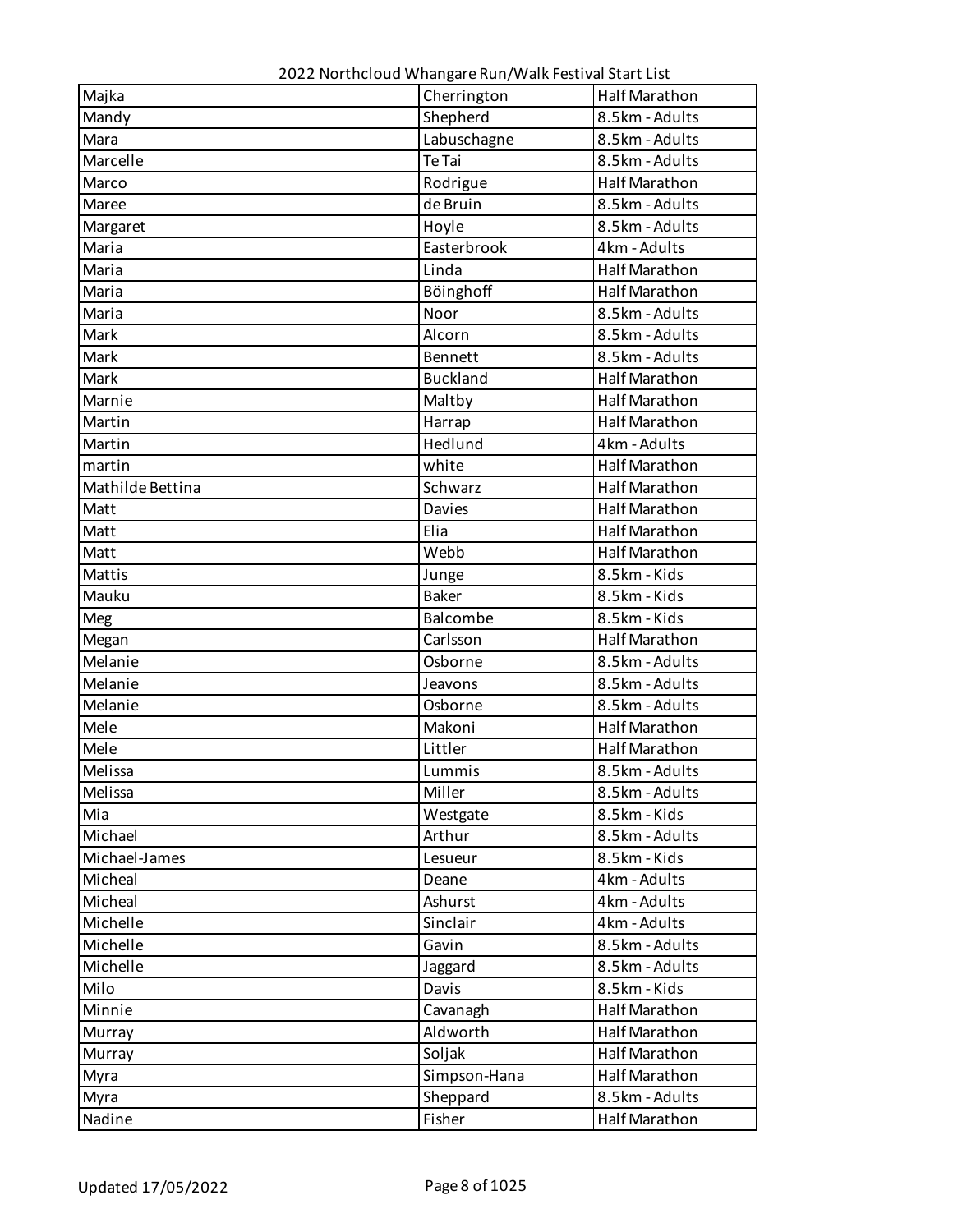2022 Northcloud Whangare Run/Walk Festival Start List

| Natasja           | Coetzee        | 8.5km - Adults       |
|-------------------|----------------|----------------------|
| Nathan            | <b>Barnes</b>  | <b>Half Marathon</b> |
| Nathan            | Mitchell       | 8.5km - Adults       |
| Neal              | Moss           | 4km - Adults         |
| Neve              | Almeida        | 8.5km - Kids         |
| <b>Ngaire</b>     | Hames          | <b>Half Marathon</b> |
| Nicholas          | <b>Beets</b>   | <b>Half Marathon</b> |
| Nicki             | Chen           | Half Marathon        |
| Nicky             | Slatter        | <b>Half Marathon</b> |
| Nicky             | Witana         | 8.5km - Adults       |
| Nicole            | Korach         | <b>Half Marathon</b> |
| Nigel             | Brereton       | 8.5km - Adults       |
| Nikki             | Wylder         | <b>Half Marathon</b> |
| Nikki             | Land           | Half Marathon        |
| Noelle            | Jakeman        | <b>Half Marathon</b> |
| Norman            | Tolra          | 8.5km - Adults       |
| Nory              | Estal          | 8.5km - Adults       |
| <b>Nyssa</b>      | Ashurst        | 4km - Adults         |
| Olie              | <b>Bradley</b> | 8.5km - Kids         |
| Oliver            | Van Den Broek  | 4km - Kids           |
| Ophelia           | Delaney        | 8.5km - Kids         |
| Pam               | Reyburn        | <b>Half Marathon</b> |
| Patricia          | Clark          | <b>Half Marathon</b> |
| Paul              | Heremaia       | 4km - Adults         |
| Paula             | Yates          | <b>Half Marathon</b> |
| Pauline           | Mills          | 8.5km - Adults       |
| Pauline           | Fitzsimmons    | 8.5km - Adults       |
| Peta              | Logan          | Half Marathon        |
| Pete              | Hames          | 8.5km - Adults       |
| Peter             | Franklin       | 4km - Adults         |
| Peter             | Nowell         | 8.5km - Adults       |
| Phil              | Collins        | 8.5km - Adults       |
| Philippa          | Mentor         | 8.5km - Adults       |
| Pip               | Newman         | 8.5km - Adults       |
| Pip               | Boye           | 8.5km - Adults       |
| Piripi            | Mihaka         | Half Marathon        |
| Preston           | Yan            | 4km - Kids           |
| Promise           | Mitchell       | 4km - Kids           |
| Qinqin            | Liu            | Half Marathon        |
| Rachel            | Miller         | Half Marathon        |
| Raelene           | Hacker         | 8.5km - Adults       |
| Raihera           | Heka           | 8.5km - Adults       |
| Rebecca           | Watson-Young   | 8.5km - Adults       |
| Rebecca           | Ferris         | Half Marathon        |
| Rebecca           | Cook           | 8.5km - Adults       |
| Rebecca           | Purdon         | Half Marathon        |
| Rebecca           | Almeida        | 8.5km - Kids         |
| <b>Rece Marie</b> | Fraser         | 8.5km - Adults       |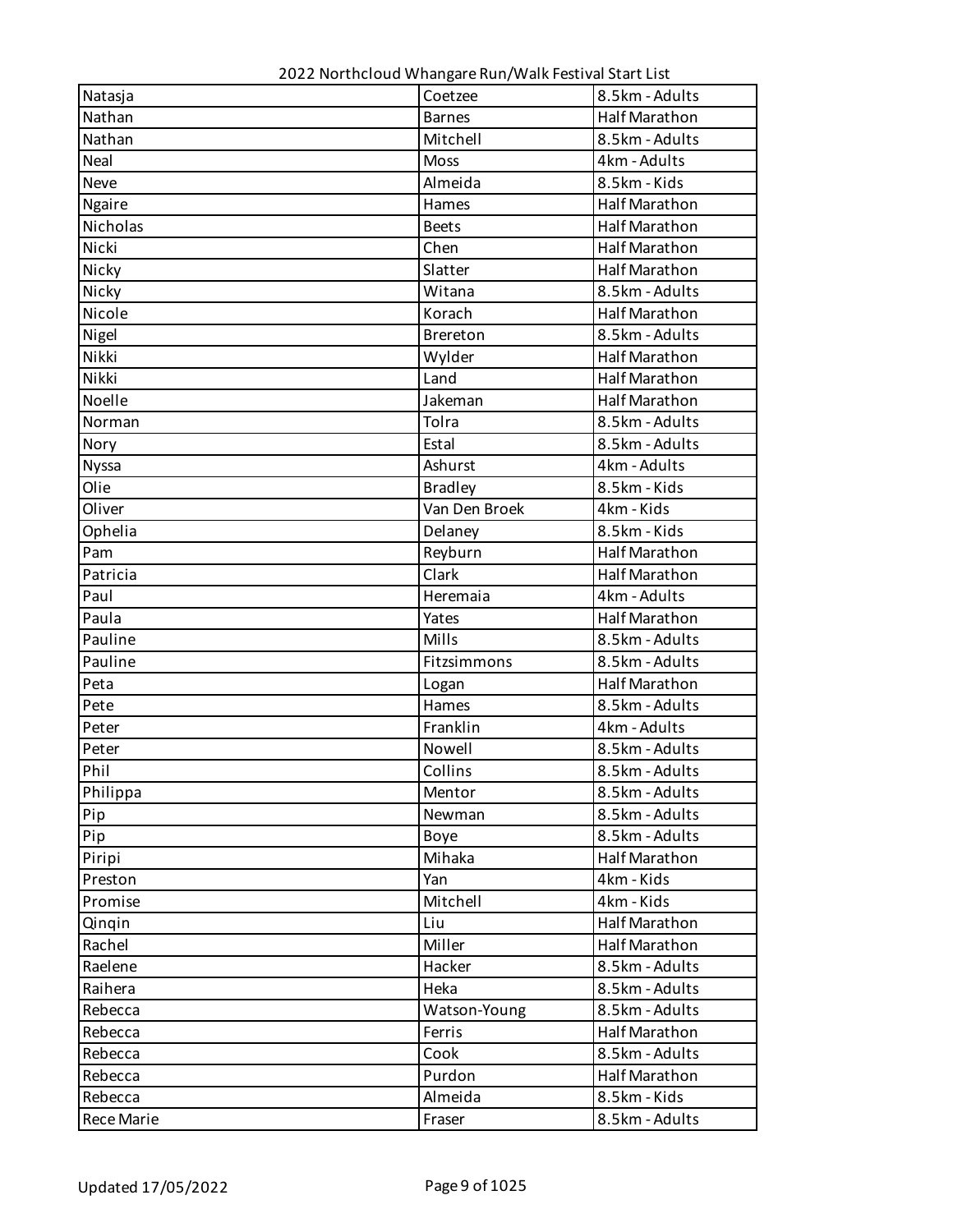2022 Northcloud Whangare Run/Walk Festival Start List

| Rhys        | Watson          | 8.5km - Adults       |
|-------------|-----------------|----------------------|
| Richard     | Pearson         | <b>Half Marathon</b> |
| Richard     | <b>Dick</b>     | Half Marathon        |
| Riki        | Green           | Half Marathon        |
| Rita        | Chin            | Half Marathon        |
| Rita        | Hames           | 8.5km - Adults       |
| Rob         | Docherty        | Half Marathon        |
| Robyn       | Richards        | Half Marathon        |
| Robyn       | Rogin           | 8.5km - Adults       |
| Robyn       | Shanks          | 8.5km - Adults       |
| Rochelle    | Lewis           | Half Marathon        |
| Rona        | Mitchell        | 8.5km - Adults       |
| Ronald      | Alexander       | Half Marathon        |
| Rory        | Craig           | Half Marathon        |
| Roy         | Matheson        | 8.5km - Adults       |
| Royce       | Wood            | Half Marathon        |
| Rozene      | McCluggage      | Half Marathon        |
| Ryan        | Finey           | 4km - Kids           |
| Ryan        | Dignon          | 8.5km - Kids         |
| Sam         | Watson          | 8.5km - Kids         |
| Sam         | Rout            | Half Marathon        |
| Samantha    | Dempster-Rivett | 8.5km - Adults       |
| Samyah      | Powell          | 8.5km - Adults       |
| Sandra      | McKersey        | Half Marathon        |
| Sandy       | <b>Baird</b>    | 8.5km - Adults       |
| Sanji       | Suresh Kumar    | Half Marathon        |
| Sara        | Kenrick         | Half Marathon        |
| Sarah       | Broughton       | 8.5km - Adults       |
| Sarah       | Garner          | Half Marathon        |
| Sarah       | Denmead         | Half Marathon        |
| Sarah       | Edmonds         | Half Marathon        |
| Sarah       | Little          | 8.5km - Adults       |
| Sean        | Chen            | 4km - Kids           |
| Sefton      | Delaney         | 8.5km - Kids         |
| Seohyeong   | Jang            | 8.5km - Kids         |
| Shanae      | Gardner         | 4km - Adults         |
| Shannon     | Morgan          | Half Marathon        |
| Shari       | Dearn           | 8.5km - Adults       |
| Sharon      | Gurnell         | 8.5km - Adults       |
| sharon      | lardner         | Half Marathon        |
| Sherryn     | Anderson        | 8.5km - Adults       |
| Sheryll     | Edlington       | 8.5km - Adults       |
| Shirley     | MacLucas        | 8.5km - Adults       |
| Shona       | Nash            | Half Marathon        |
| Sione Tukia | Motu'apuaka     | Half Marathon        |
| sophie      | adamson         | Half Marathon        |
| Soraya      | Te Iringa       | Half Marathon        |
| Stella      | Parker          | 4km - Kids           |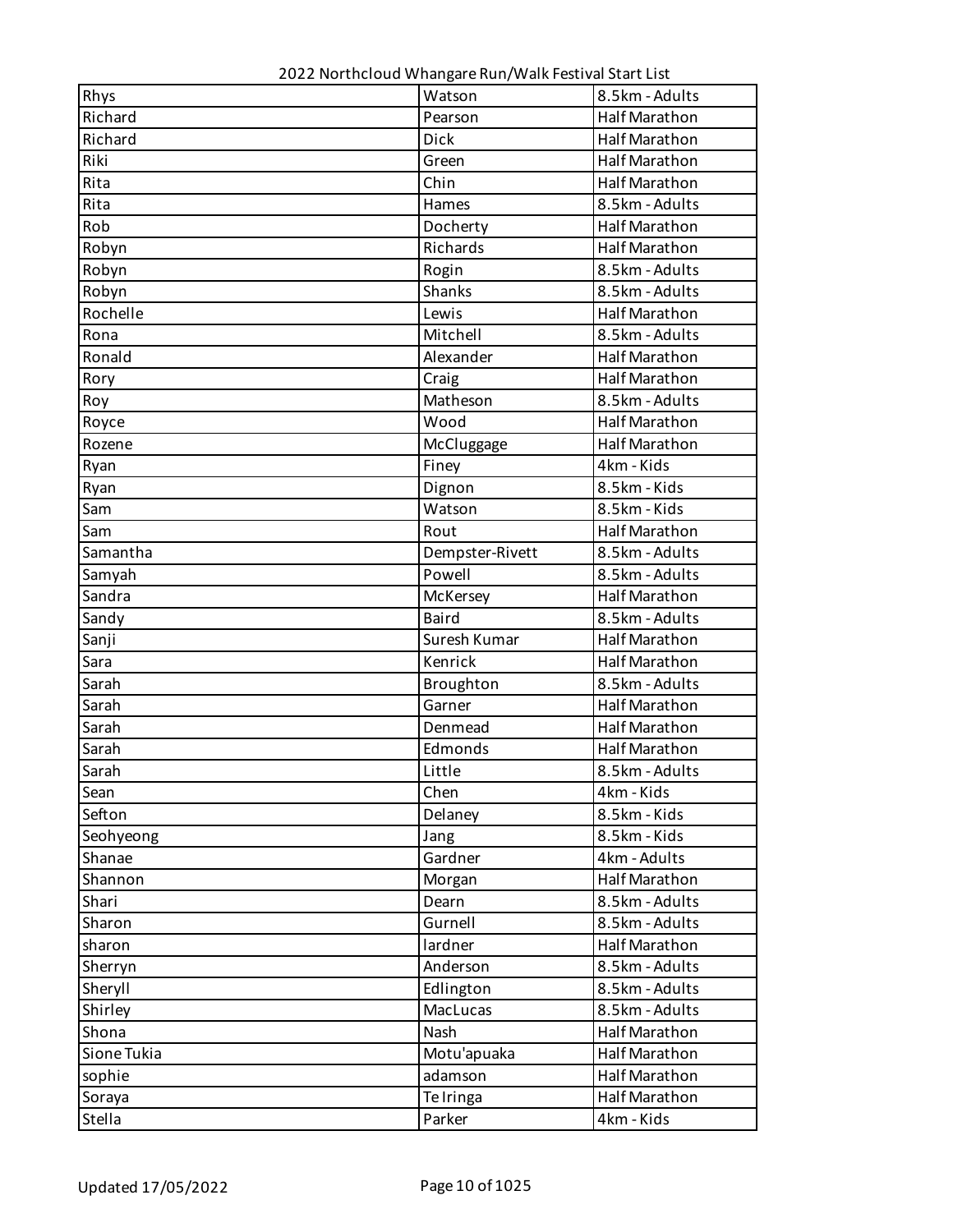2022 Northcloud Whangare Run/Walk Festival Start List

| Stephanie      | Crisp         | <b>Half Marathon</b> |
|----------------|---------------|----------------------|
| stephanie      | richling      | 4km - Adults         |
| Steve          | Cowan         | <b>Half Marathon</b> |
| Steve          | Staunton      | 8.5km - Adults       |
| Sue            | Nelson        | <b>Half Marathon</b> |
| Sue            | Woffindin     | 8.5km - Adults       |
| Sue            | Marris        | <b>Half Marathon</b> |
| Sue            | Cammell       | <b>Half Marathon</b> |
| Sue            | Matthews      | 4km - Adults         |
| Sueellen       | French        | 4km - Adults         |
| Suresh Kumar   | Ramaraj       | <b>Half Marathon</b> |
| Susan          | Edmunds       | <b>Half Marathon</b> |
| Susan          | Keighley      | <b>Half Marathon</b> |
| Tangiwai       | <b>Baker</b>  | 8.5km - Adults       |
| Tania          | Kareko        | 8.5km - Adults       |
| Tanja          | Besson        | <b>Half Marathon</b> |
| Tara           | Wilson        | <b>Half Marathon</b> |
| <b>Tarirai</b> | Shoko         | <b>Half Marathon</b> |
| Tarquin        | Batistich     | 8.5km - Adults       |
| Taylor         | Masefield     | 4km - Kids           |
| Te Wairua      | Muriwai       | 4km - Adults         |
| Teish          | Paton         | Half Marathon        |
| Terrianne      | Green         | 8.5km - Adults       |
| Terry          | Winikerei     | <b>Half Marathon</b> |
| Timothy        | Osborne       | 8.5km - Adults       |
| Tina           | Cherrington   | 8.5km - Adults       |
| Tom            | Masters       | <b>Half Marathon</b> |
| Tracey         | Armstrong     | Half Marathon        |
| Tracey         | Simeon        | 8.5km - Adults       |
| Tracey         | Waye          | <b>Half Marathon</b> |
| <b>Tracey</b>  | Lupton        | 8.5km - Adults       |
| <b>Tracy</b>   | Walker        | 8.5km - Adults       |
| <b>Travis</b>  | <b>BLOEM</b>  | 8.5km - Adults       |
| Trent          | Bocock        | 4km - Adults         |
| Tristan        | Hedlund       | 4km - Kids           |
| Trudy          | Keith         | <b>Half Marathon</b> |
| Tyler          | Davis         | Half Marathon        |
| Valerie        | Wright        | 8.5km - Adults       |
| Varsha         | Murali        | 4km - Adults         |
| Vera           | Williams      | Half Marathon        |
| Vicki          | <b>Brears</b> | 4km - Adults         |
| Vickie         | Rotzel        | 8.5km - Adults       |
| Vicky          | Chafin        | 8.5km - Adults       |
| Victoria       | Ruddell       | 4km - Adults         |
| Virginia       | Van Schaijik  | Half Marathon        |
| Warren         | Baier         | 8.5km - Adults       |
| Wayne          | Crichton      | 4km - Adults         |
| Wendy          | Hedlund       | 4km - Adults         |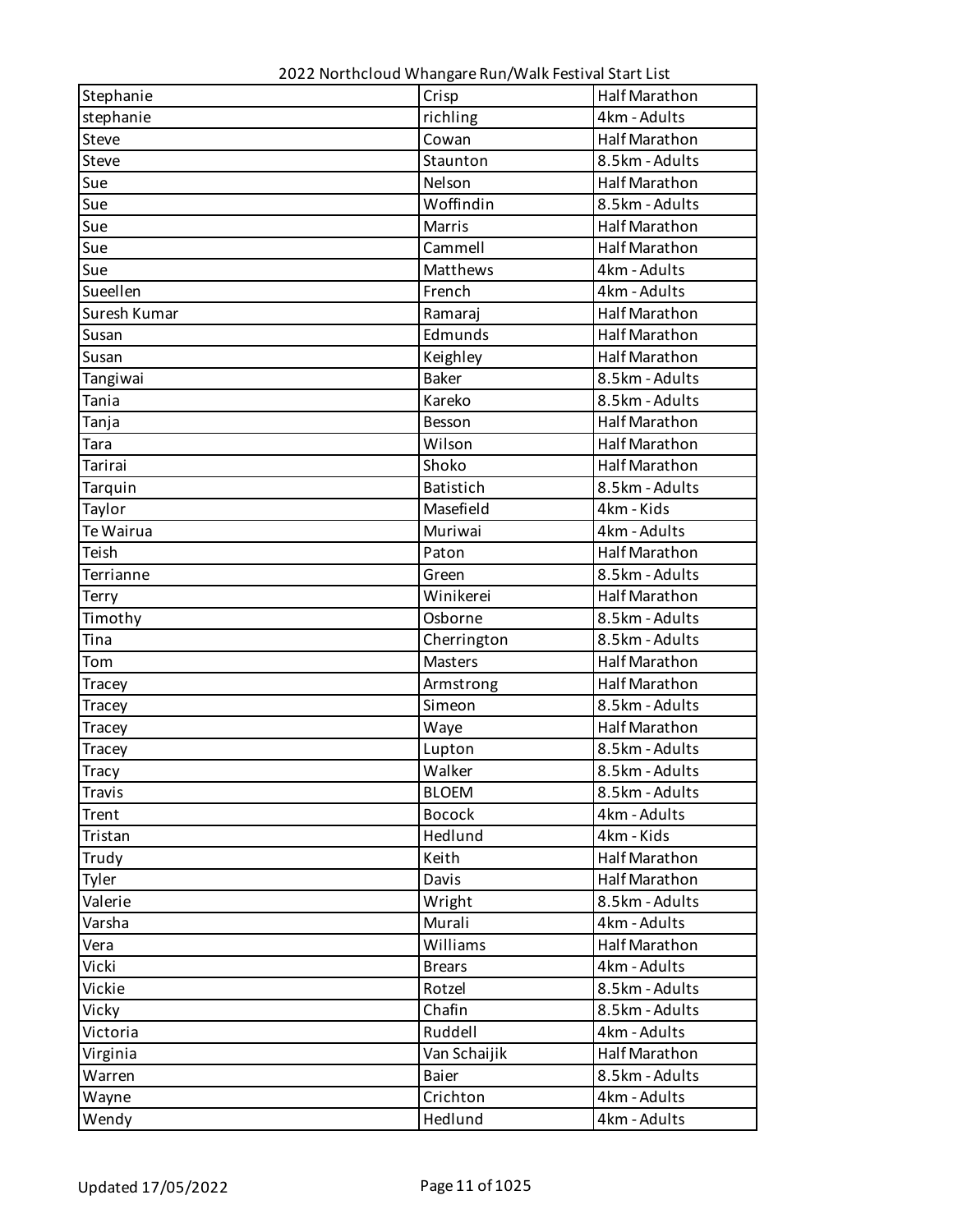2022 Northcloud Whangare Run/Walk Festival Start List

| Whitney         | Manjala        | 8.5km - Adults       |
|-----------------|----------------|----------------------|
| Winton          | Smith          | Half Marathon        |
| <b>YASHWINI</b> | <b>KRISHNA</b> | <b>Half Marathon</b> |
| Yoonkyeong      | Davis          | 8.5km - Adults       |
| Yoonyoung       | Jung           | 8.5km - Adults       |
| Yvette          | Ferreira-Botha | 8.5km - Adults       |
| Yvette          | Parker         | 4km - Adults         |
| Yvonne          | Njanike        | Half Marathon        |
| Yvonne          | Masefield      | 8.5km - Adults       |
| Zade            | Ashurst        | 4km - Kids           |
| Zak             | Kitchen        | 4km - Adults         |
| Zane            | <b>Test</b>    | 8.5km - Adults       |
| Zephron         | Whaanga        | 8.5km - Kids         |
| Zita            | Oldham         | 8.5km - Adults       |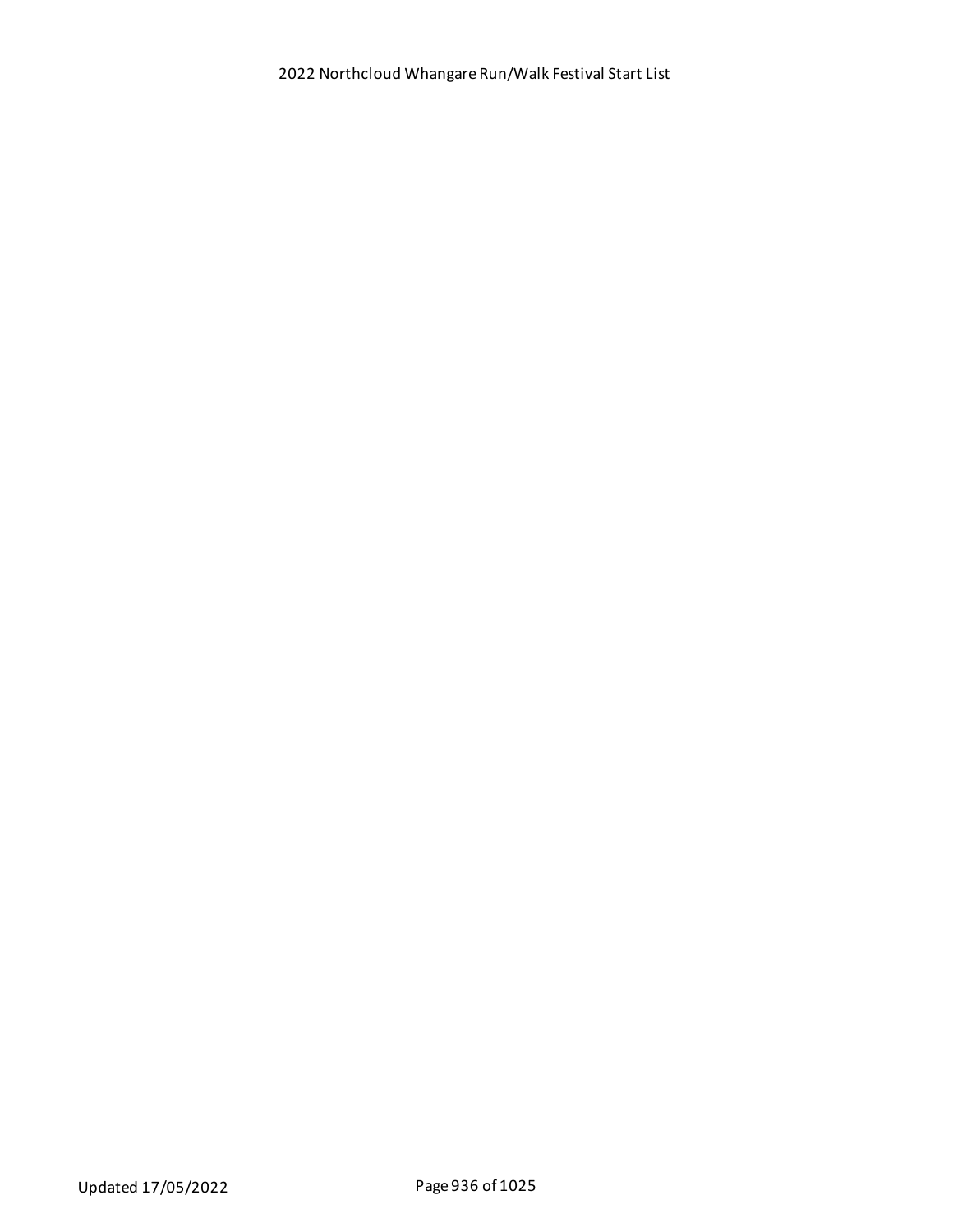**Registration Report One row per active, paid registration First Name Last Name Category Name**